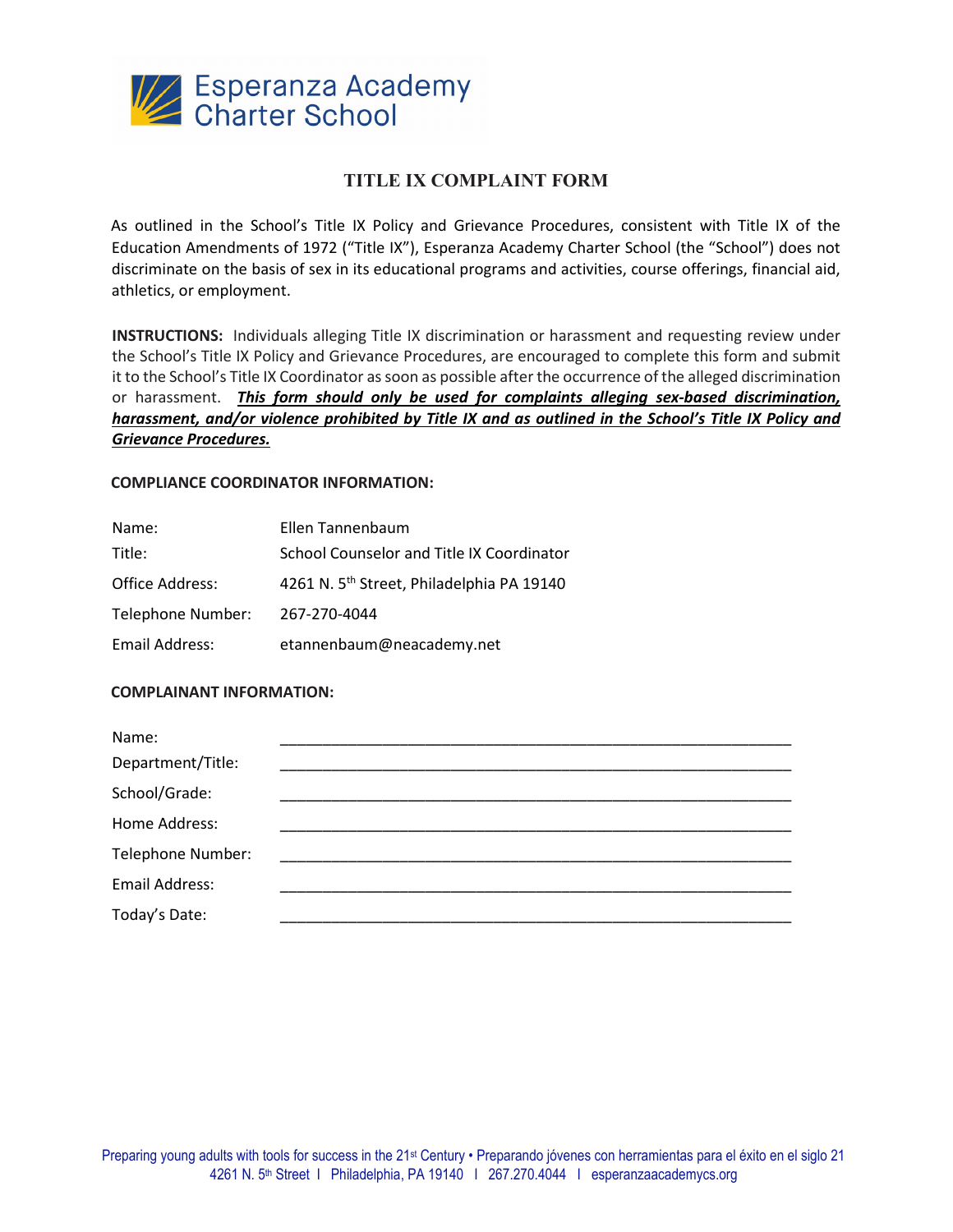

**PLEASE PROVIDE AS MUCH INFORMATION AS POSSIBLE REGARDING YOUR COMPLAINT BELOW.** 

**\_\_\_\_\_\_\_\_\_\_\_\_\_\_\_\_\_\_\_\_\_\_\_\_\_\_\_\_\_\_\_\_\_\_\_\_\_\_\_\_\_\_\_\_\_\_\_\_\_\_\_\_\_\_\_\_\_\_\_\_\_\_\_\_\_\_\_\_\_\_\_\_\_\_\_\_\_\_ \_\_\_\_\_\_\_\_\_\_\_\_\_\_\_\_\_\_\_\_\_\_\_\_\_\_\_\_\_\_\_\_\_\_\_\_\_\_\_\_\_\_\_\_\_\_\_\_\_\_\_\_\_\_\_\_\_\_\_\_\_\_\_\_\_\_\_\_\_\_\_\_\_\_\_\_\_\_** 

**\_\_\_\_\_\_\_\_\_\_\_\_\_\_\_\_\_\_\_\_\_\_\_\_\_\_\_\_\_\_\_\_\_\_\_\_\_\_\_\_\_\_\_\_\_\_\_\_\_\_\_\_\_\_\_\_\_\_\_\_\_\_\_\_\_\_\_\_\_\_\_\_\_\_\_\_\_\_ \_\_\_\_\_\_\_\_\_\_\_\_\_\_\_\_\_\_\_\_\_\_\_\_\_\_\_\_\_\_\_\_\_\_\_\_\_\_\_\_\_\_\_\_\_\_\_\_\_\_\_\_\_\_\_\_\_\_\_\_\_\_\_\_\_\_\_\_\_\_\_\_\_\_\_\_\_\_ \_\_\_\_\_\_\_\_\_\_\_\_\_\_\_\_\_\_\_\_\_\_\_\_\_\_\_\_\_\_\_\_\_\_\_\_\_\_\_\_\_\_\_\_\_\_\_\_\_\_\_\_\_\_\_\_\_\_\_\_\_\_\_\_\_\_\_\_\_\_\_\_\_\_\_\_\_\_ \_\_\_\_\_\_\_\_\_\_\_\_\_\_\_\_\_\_\_\_\_\_\_\_\_\_\_\_\_\_\_\_\_\_\_\_\_\_\_\_\_\_\_\_\_\_\_\_\_\_\_\_\_\_\_\_\_\_\_\_\_\_\_\_\_\_\_\_\_\_\_\_\_\_\_\_\_\_ \_\_\_\_\_\_\_\_\_\_\_\_\_\_\_\_\_\_\_\_\_\_\_\_\_\_\_\_\_\_\_\_\_\_\_\_\_\_\_\_\_\_\_\_\_\_\_\_\_\_\_\_\_\_\_\_\_\_\_\_\_\_\_\_\_\_\_\_\_\_\_\_\_\_\_\_\_\_ \_\_\_\_\_\_\_\_\_\_\_\_\_\_\_\_\_\_\_\_\_\_\_\_\_\_\_\_\_\_\_\_\_\_\_\_\_\_\_\_\_\_\_\_\_\_\_\_\_\_\_\_\_\_\_\_\_\_\_\_\_\_\_\_\_\_\_\_\_\_\_\_\_\_\_\_\_\_ \_\_\_\_\_\_\_\_\_\_\_\_\_\_\_\_\_\_\_\_\_\_\_\_\_\_\_\_\_\_\_\_\_\_\_\_\_\_\_\_\_\_\_\_\_\_\_\_\_\_\_\_\_\_\_\_\_\_\_\_\_\_\_\_\_\_\_\_\_\_\_\_\_\_\_\_\_\_ \_\_\_\_\_\_\_\_\_\_\_\_\_\_\_\_\_\_\_\_\_\_\_\_\_\_\_\_\_\_\_\_\_\_\_\_\_\_\_\_\_\_\_\_\_\_\_\_\_\_\_\_\_\_\_\_\_\_\_\_\_\_\_\_\_\_\_\_\_\_\_\_\_\_\_\_\_\_**

**\_\_\_\_\_\_\_\_\_\_\_\_\_\_\_\_\_\_\_\_\_\_\_\_\_\_\_\_\_\_\_\_\_\_\_\_\_\_\_\_\_\_\_\_\_\_\_\_\_\_\_\_\_\_\_\_\_\_\_\_\_\_\_\_\_\_\_\_\_\_\_\_\_\_\_\_\_\_ \_\_\_\_\_\_\_\_\_\_\_\_\_\_\_\_\_\_\_\_\_\_\_\_\_\_\_\_\_\_\_\_\_\_\_\_\_\_\_\_\_\_\_\_\_\_\_\_\_\_\_\_\_\_\_\_\_\_\_\_\_\_\_\_\_\_\_\_\_\_\_\_\_\_\_\_\_\_ \_\_\_\_\_\_\_\_\_\_\_\_\_\_\_\_\_\_\_\_\_\_\_\_\_\_\_\_\_\_\_\_\_\_\_\_\_\_\_\_\_\_\_\_\_\_\_\_\_\_\_\_\_\_\_\_\_\_\_\_\_\_\_\_\_\_\_\_\_\_\_\_\_\_\_\_\_\_ \_\_\_\_\_\_\_\_\_\_\_\_\_\_\_\_\_\_\_\_\_\_\_\_\_\_\_\_\_\_\_\_\_\_\_\_\_\_\_\_\_\_\_\_\_\_\_\_\_\_\_\_\_\_\_\_\_\_\_\_\_\_\_\_\_\_\_\_\_\_\_\_\_\_\_\_\_\_** 

**\_\_\_\_\_\_\_\_\_\_\_\_\_\_\_\_\_\_\_\_\_\_\_\_\_\_\_\_\_\_\_\_\_\_\_\_\_\_\_\_\_\_\_\_\_\_\_\_\_\_\_\_\_\_\_\_\_\_\_\_\_\_\_\_\_\_\_\_\_\_\_\_\_\_\_\_\_\_ \_\_\_\_\_\_\_\_\_\_\_\_\_\_\_\_\_\_\_\_\_\_\_\_\_\_\_\_\_\_\_\_\_\_\_\_\_\_\_\_\_\_\_\_\_\_\_\_\_\_\_\_\_\_\_\_\_\_\_\_\_\_\_\_\_\_\_\_\_\_\_\_\_\_\_\_\_\_ \_\_\_\_\_\_\_\_\_\_\_\_\_\_\_\_\_\_\_\_\_\_\_\_\_\_\_\_\_\_\_\_\_\_\_\_\_\_\_\_\_\_\_\_\_\_\_\_\_\_\_\_\_\_\_\_\_\_\_\_\_\_\_\_\_\_\_\_\_\_\_\_\_\_\_\_\_\_ \_\_\_\_\_\_\_\_\_\_\_\_\_\_\_\_\_\_\_\_\_\_\_\_\_\_\_\_\_\_\_\_\_\_\_\_\_\_\_\_\_\_\_\_\_\_\_\_\_\_\_\_\_\_\_\_\_\_\_\_\_\_\_\_\_\_\_\_\_\_\_\_\_\_\_\_\_\_** 

- **1. Name of person(s) you believe committed the offense(s) against you and how you know the person(s).**
- **2. Nature of Grievance:** Please describe the action and/or conduct that you believe may be sex-based discrimination, including complaints of sexual harassment or sexual violence, in violation of Title IX and identify with reasonable particularity any person(s) you believe may be responsible. Please attach additional sheets, if necessary:

**3. When and where did the actions described above occur?**

**4. Were there any witnesses to this action/conduct?** 

(Please Circle) **Yes No**

If yes, please identify the name and contact information for all witnesses:

Preparing young adults with tools for success in the 21<sup>st</sup> Century • Preparando jóvenes con herramientas para el éxito en el siglo 21 4261 N. 5<sup>th</sup> Street I Philadelphia, PA 19140 | 267.270.4044 | esperanzaacademycs.org